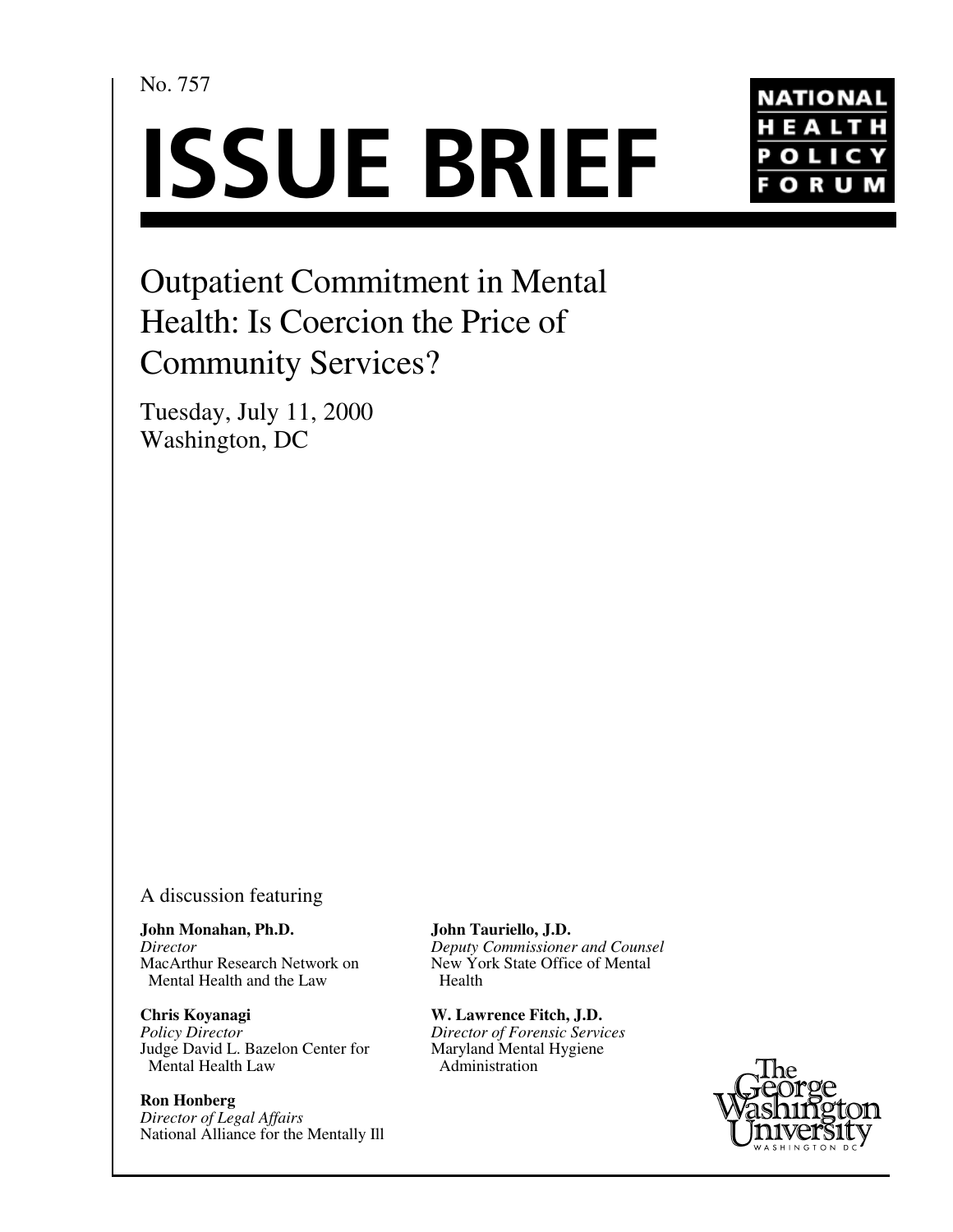### Outpatient Commitment in Mental Health

The American people and their elected officials are becoming increasingly knowledgeable about mental illness, but they are also more and more willing to use the courts to force people with mental disorders into treatment—particularly if those people pose a risk either to themselves or to other people.<sup>1</sup> In the recent words of Sen. Pete V. Domenici (R-N. Mex.),

It is time for Americans to realize that a disturbing number of the most horrific and sad cases of murder and violence in the United States are sadly linked to people who suffer from undiagnosed or untreated mental illnesses. At the same time, we should begin taking action to see that these unfortunate people receive and continue to get treatment.<sup>2</sup>

Domenici's quote appeared in a May 25 press release to announce "the Mental Health Early Intervention, Treatment, and Prevention Act of 2000," which proposes, among other elements, the formation of a blue ribbon commission to study "the interaction between mental illness and the criminal justice system." To the consternation of some organizations that represent consumers of mental health services, the commission would also make recommendations regarding civil commitment to outpatient settings of people considered too ill and/or too dangerous to be left on their own in their communities.

Against the backdrop of fear and a fragmented system of mental health services, documented in *Mental Health: A Report of the Surgeon General* (December 1999), there seems to be a growing awareness that there are services and medications that can help those most severely affected by mental illness. In fact, the farreaching Domenici bill, which is being cosponsored by Sen. Edward M. Kennedy (D-Mass.) and Sen. Paul Wellstone (D-Minn.), responds to many of the gaps in services described in the report. However, the proposed legislation also seems to reflect the public's willingness to consider using court-ordered treatment to obtain services for people judged dangerous to themselves or others. And it is not always clear whether support for such action comes from a desire to control a person with mental illness or from an effort to force state and local governments, as well as health providers, to provide services to those under court order who might not otherwise receive them.

At least one study seems to indicate that health officials may provide more services to people receiving

court-ordered treatment.<sup>3</sup> Advocates for people with mental illness argue, however, that the loss of civil liberty is too high a price to pay for services.

So far, 37 state legislatures—many of them in the last decade—have passed laws authorizing involuntary outpatient commitment (OPC). In OPC, a court can order a patient to receive treatment in a community setting, providing patients with fewer restrictions than would be possible in a psychiatric institution but allowing professionals to make sure the patients comply with treatment regimens. Before these laws were enacted, the principal alternative available to state and local authorities for coercive intervention on behalf of people with severe mental illness was forcibly institutionalizing them when they became dangerous to themselves or others. This was done through a process of "inpatient commitment," typically following the decision of two psychiatrists that the individual constituted a threat to his or her own safety or that of others. Inpatient commitment is still in use in all 50 states. These days, however, psychiatric hospitalization in the United States serves mostly as a locus of short-term care. According to the surgeon general's report,

The new priorities of psychiatric hospitalization focus on ameliorating the risk of danger to self or others in those circumstances in which dangerous behavior is associated with mental disorder, and the rapid return of patients to the community. . . . Inpatient services

#### **ISSUE BRIEF**/No. 757

**Analyst/Writer:** Coimbra Sirica

**National Health Policy Forum** 2021 K Street, NW, Suite 800 Washington, DC 20052 202/872-1390 202/862-9837 (fax) nhpf@gwu.edu (e-mail) www.nhpf.org (Web site)

**Judith Miller Jones,** Director **Karen Matherlee,** Co-Director **Judith D. Moore,** Co-Director **Michele Black,** Publications Director

**NHPF** is a nonpartisan education and information exchange for federal health policymakers.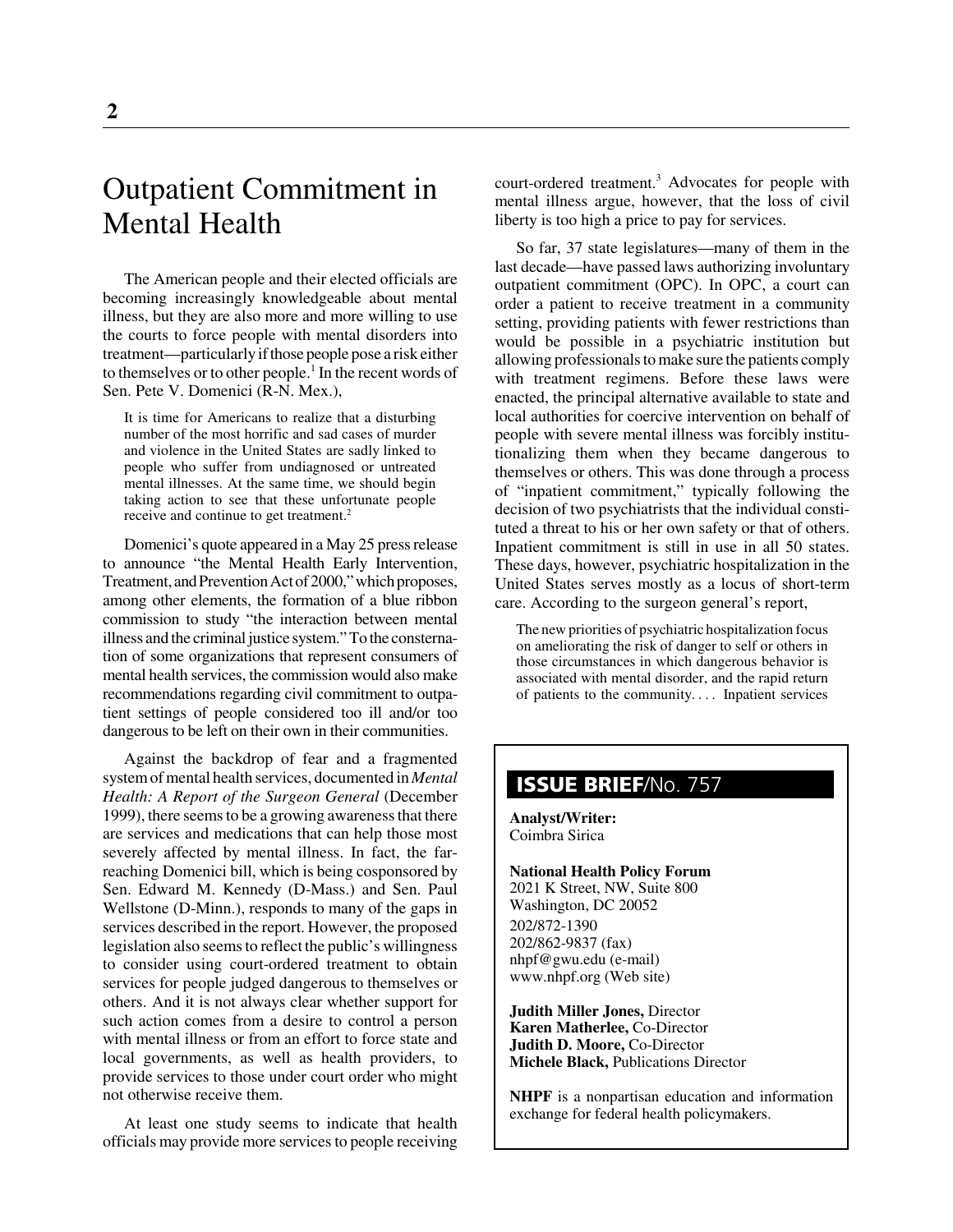therefore emphasize safety measures, crisis intervention, acute medication and reevaluation of ongoing medications, and (re)establishing the client's links to other supports and services.

Does outpatient commitment work? The only two randomized controlled studies reveal results that have left them open to interpretation by organizations that take opposing positions on the issue.<sup>4</sup> And opponents of OPC argue that most of the remedies attributed to OPC can be made available merely by expanding access to effective services. The commission envisioned in the legislation cosponsored by Domenici, Kennedy, and Wellstone would be charged with examining current research on outpatient commitment. If OPC is found effective, the commission would then draft model legislation for the consideration of state policymakers, says a Kennedy staff member.

Although state legislatures must ultimately decide whether to adopt outpatient commitment, these decisions have important implications for the federal government, given the significant contribution made by Medicaid—and to a lesser extent Medicare—to public mental health programs at both the state and the local level. Roughly 36 percent of these programs' funds come from Medicaid (counting both federal and state contributions to the program) and about 27 percent from Medicare. Many state mental health directors have pointed out the important influence federal reimbursement policies under these two programs have had on state policy decisions in planning for and serving people with mental illness.<sup>5</sup>

Discussions about involuntary outpatient commitment often focus on the need for adults diagnosed with severe and persistent mental illness to take their medication. But studies of patients who are under such court orders have shown that medication is not enough—that success seems to require having in place a comprehensive system of services. Last summer, a letter from the Health Care Financing Administration (HCFA) suggested that state Medicaid directors consider such services as a major component of mental health service packages.<sup>6</sup> Although it is unclear what impact the letter has had on state policies, observers note that federal policymakers seem very interested in ways that federal funding might be used to prevent violence among people who are judged to be at risk because of their mental illness.

This Forum meeting will address the issue of outpatient commitment within the context of what the U.S. surgeon general calls the nation's "seriously deficient" service systems for those who are most disabled by mental disorders. It will also present the latest research on violence and mental illness and examine the choices two states made—New York to pass outpatient commitment legislation, Maryland to focus its efforts on developing community treatment programs that it hoped would obviate the need for such legislation.

#### **BACKGROUND—THE DEBATE**

Pressure is growing on state and federal policymakers to put in place the community programs that have been shown effective in reducing hospitalizations among people with serious and persistent mental illness. But barriers continue to exist. A long-standing decline in the amount of time patients spend in psychiatric hospitals and a recent decline in admissions have not led to increased funding for community programs. And the policies of the federal government's largest payers, Medicaid and Medicare, have begun only relatively recently to promote a community-based treatment system. Also, many mental health professionals have failed to take the fullest advantage of the latest developments in pharmacological and psychosocial resources for their patients.<sup>7</sup>

The debate over outpatient commitment takes place at a time when the public strongly associates violence with mental illness.<sup>8</sup> Fear of violence often seems tied to the names of men and women with untreated mental disorders who are involved in terrible crimes—Andrew Goldstein, who killed Kendra Webdale, 32, by pushing her under the wheels of a New York City subway train on January 3, 1999, and Russell Weston Jr., accused of fatally shooting two police officers in the Capitol building on July 24, 1999. So the question often becomes, what is the level of risk of an individual becoming violent, and how much coercion is merited in light of that risk? Researchers argue that the vast majority of adults with severe and persistent mental disorders are not violent and that only 3 percent of the violence in this country is attributable to a mental disorder.<sup>9</sup>

A recent study, funded by the John D. and Catherine T. MacArthur Foundation, concludes that individuals with severe mental disorders are no more likely to be violent than their neighbors, unless they are abusing alcohol or drugs, which "significantly raised the rate of violence in both the patient and comparison groups." The report concluded, however, that people with severe mental disorders were more likely to report symptoms of substance abuse. The study also found that friends and family members—not strangers —were usually the victims. $10$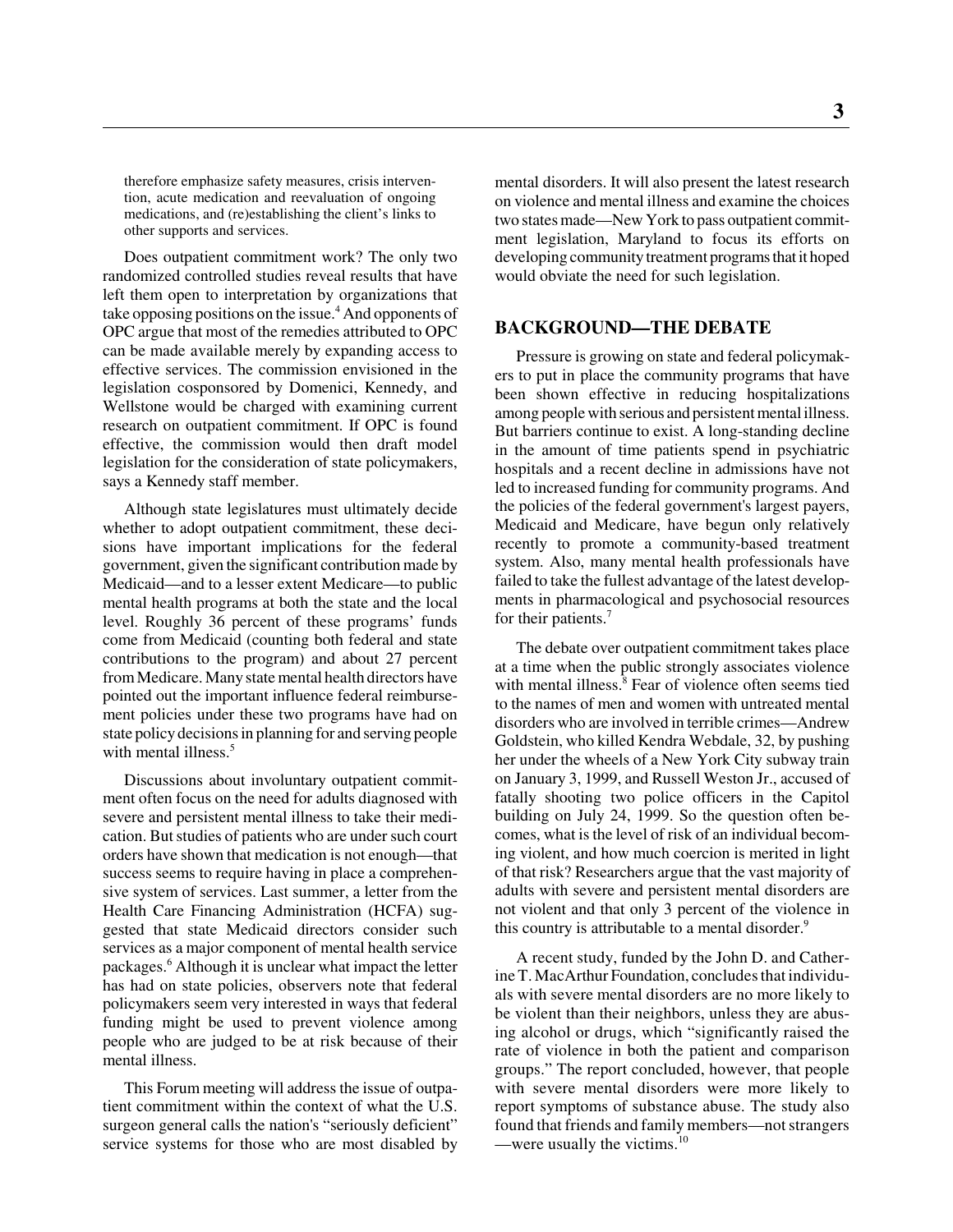"Both sides in the debate over outpatient commitment have spun our research to their advantage," says John Monahan, Ph.D., director of the MacArthur Research Network on Mental Health and the Law. Supporters of outpatient commitment argue that the MacArthur study enrolled too few adults who would be more likely to be violent and that the impoverished neighborhoods in the study had high levels of violence. Supporters also point to a 1998 study that shows that, in addition to substance abuse, a second factor at work is the failure of a mentally ill person to take prescribed medication. They cite research showing that 40 percent of people with severe mental disorders in the United States are receiving no treatment for their disease.<sup>11</sup>

Fear of violence appears to have been instrumental in the passage of involuntary outpatient commitment legislation in New York, where policymakers named the bill "Kendra's Law," after Goldstein's young victim. Maryland, on the other hand, has so far chosen not to consider outpatient commitment legislation.

The recent surgeon general's report seems to raise concerns about coercive interventions in general:

Assuring the small number of individuals with severe mental disorders who pose a threat of danger to themselves or others ready access to adequate and appropriate services promises to reduce significantly the need for coercion in the form of involuntary commitment to a hospital and/or certain outpatient treatment requirements that have been legislated in most states and territories. Coercion should not be a substitute for effective care that is sought voluntarily: consensus on this point testifies to the need for research designed to enhance adherence to treatment.

#### **Outpatient Commitment and the System of Mental Health Services**

Although the surgeon general's report estimates that approximately 20 percent of Americans suffer from a mental disorder every year, it is clear that there are far fewer people whose mental health problems lead to demands for coercive treatment. Serious and persistent mental disorders affect about 5 million adults in the United States—between 2 percent and 3 percent of the population. Major depression has been diagnosed in 1.1 percent, manic-depressive illness or bipolar disorder in 1 percent, and schizophrenia in 1.3 percent. Also, in any six-month period, approximately 3.2 percent of children and adolescents between the ages of 9 and 17 have a severe mental disorder.

It seems clear in examining the issue of outpatient commitment for the people who do not comply with

treatment that OPC cannot be separated from a discussion of mental health services. Common ground among the groups that argue for and against commitment can be found in their mutual belief that the nation's citizens who suffer from serious and persistent mental illness should have access to high-quality comprehensive services that include housing, the development of social skills, social services, and, when appropriate, vocational rehabilitation. These components seem crucial to improving client outcomes, according to the authors of "Managing Fragmented Public Mental Health Services," a report produced in 1997 by the Milbank Memorial Fund.

The report reviews efforts to coordinate systems of care for people with severe mental illness and indicates that there are several success stories about the creation of service systems that offer severely ill individuals continuity of care across a major urban services system. These individuals experienced improved quality of life, however, only in certain circumstances—for example, when this continuity of care was accompanied by enhanced supported housing services.

Whether people with mental illness make the news as perpetrators or victims of violence, they have frequently been through the revolving door of a fragmented and poorly maintained mental health care system, as the surgeon general's report documents. Over the last 30 years, the nation has emptied or dramatically reduced the size of its psychiatric hospitals, but the promised network of community services was never fully developed, and adults with mental illness have swelled the ranks of the homeless. The U.S. Census Bureau reported in December 1999 that 39 percent of almost two million homeless people on an average night in February 1996 had overt signs of mental illness, a rate that remains unchanged from 1987 and may indicate that solutions such as treatment and supportive housing are still not being fully used or are inadequately funded.

Negative public perceptions of the mental health system appear to undermine concern for the civil liberties of people with serious mental disorders. On November 21, 1999, after Andrew Goldstein's first trial had ended in a hung jury, *New York Times* reporter Michael Winerip quoted a 32-year-old graphics designer and juror who said she found Goldstein guilty after finding him more rational than she had expected. But she also said that she could not ignore the "ramifications of our judgment."

According to data provided by the Judge David L. Bazelon Center for Mental Health Law, more than 30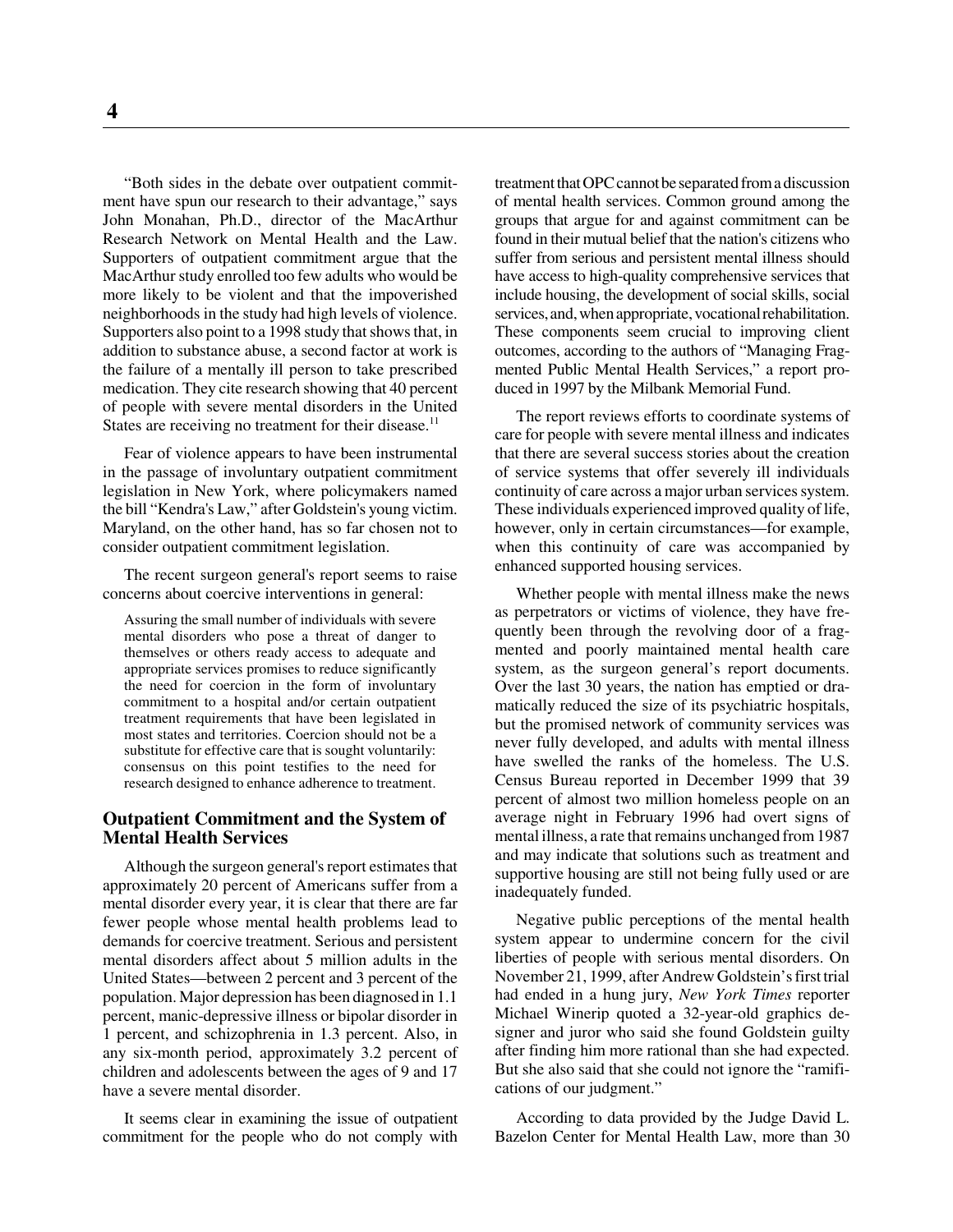states have implemented intensive case management (ICM) to provide mental health services, including the well-respected form of ICM known as assertive community treatment (ACT). (Further discussion of ICM and ACT appears below on page 8.) But even the states with the most successful programs face considerable financial and logistical barriers to address the problems of poverty and homelessness among their sickest residents.

A policy advisor in a state that has adopted outpatient commitment legislation concedes that the target of the policy is as much the provider as it is the patient, a point he prefers to make anonymously. "A lot of providers don't want to treat the people who are at higher risk for relapsing because they are the most difficult to treat," the policy advisor says. "We now have the ability to encourage accountability among providers. We can bring people in for examination before they get dangerous to themselves or others."

Mental health professionals say they are optimistic that the lives of the nation's most severely mentally ill citizens will begin to improve because of the development of powerful drugs with fewer unpleasant side effects and because of the increasing understanding of what support services are needed to aid the recovery process.

There continues to be a lack of adequate community services, however, resulting in a phenomenon known as "trans-institutionalization," according to a federal study released last year by the U.S. Department of Justice. Psychiatric hospitals, which in 1955 had a high of 559,000 patients, in 1995 housed a total of 69,000. At the same time, the nation's jails and prisons, "often the only institutions open 24 hours a day and required to take the emotionally disturbed, now have 283,000 inmates with severe mental illness—16 percent of the total jail population," according to a July 11, 1999, press release issued by the Justice Department. "Jails have become the poor person's mental hospitals," Northwestern University sociologist Linda Teplin told the *Baltimore Sun*, in an interview published on July 12, 1999.

The study of the incidence of mental illness in correctional settings detailed how emotionally disturbed patients go from homelessness to incarceration and back, with little treatment. And the crimes for which they are arrested are often the result of their illnesses. Some experts recently have questioned the notion of trans-institutionalization, however, given the surgeon general's estimate that 20 percent of the public experiences a mental disorder in a year—a prevalence rate that seems close to the percentage of mentally ill inmates reported by the Department of Justice.

#### **MARYLAND AND NEW YORK— DIFFERENT CHOICES**

Officials in Maryland and New York examined similar research and listened to the voices of people representing the same sorts of groups when they decided whether or not to pass legislation on outpatient commitment. In New York, the death of Kendra Webdale seems to have fueled passage of Kendra's Law. In Maryland, the legislature has decided not to consider such legislation, says W. Lawrence Fitch, J.D., based on the recommendation of a committee he headed that was authorized to study "promoting consumer participation in community-based mental health services." Fitch, director of forensic services for the Maryland Mental Hygiene Administration and an associate professor of law and psychology at the University of Maryland, notes that there have been efforts to sway Maryland legislators to embrace outpatient commitment, particularly since the media began writing about Joseph Palczynski, who killed four people and took three others hostage before police shot and killed him on March 21. A March 24 article in the *Baltimore Sun* ("A Difficult, Elusive Diagnosis; Evaluation Varied: Severe Mental Illness to Plain 'Meanness'"), seems to indicate that psychiatrists who had evaluated him over the years rarely agreed in their diagnoses of Palczynski's condition: "Over the years, many psychologists and other professionals evaluated Palczynski, usually at the request of the criminal justice system. Rarely did they reach the same conclusion." Fitch argues that because there were indications Palczynski was often not symptomatic when off medication, he would not necessarily have qualified for outpatient commitment.

#### **Influential Studies**

There are two "second generation" randomized controlled trials of outpatient commitment that reportedly most influenced the legislatures of both states, but their results seem to have been used to support different conclusions.

The Duke Mental Health Study (1997) compared two groups of people with mental illness that were both offered intensive services. One group had been committed under court order and one had not, but, when looking at short-term results, researchers from the Duke University Medical Center found little difference in the hospitalization rates between the two groups. When commitment was extended to at least six months, however, patients who were under court order averaged 57 percent fewer hospitalizations and 20 fewer hospital days. $12$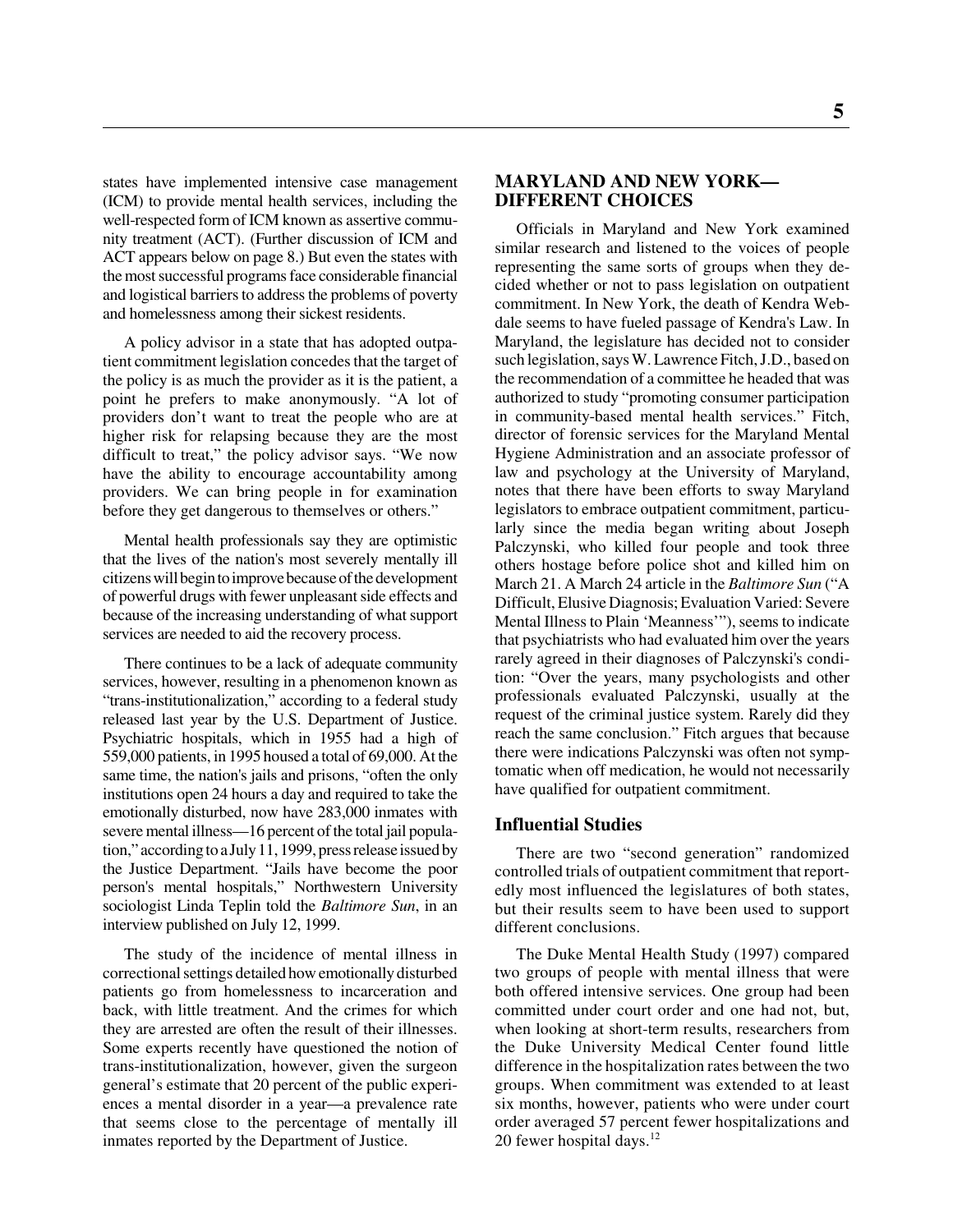**6**

Interestingly, the impact seems to have been not on the patients alone, but also on the mental health system, according to Marvin Swartz, M.D., an associate professor at Duke's department of psychology and behavioral sciences. "This suggests that outpatient commitment has to be applied in a sustained manner and that the longer the people get outpatient commitment, the more intensive treatment they get," says Swartz. "It seems to work on the system in that the judge has said that you must pay attention to this person because I do not want to see him back in this courtroom."13

The second piece of influential research was a threeyear pilot study of outpatient civil commitment at New York City's Bellevue Hospital, whose results were released in December 1998. In its most dramatic conclusion, the report said it had found "no statistically significant differences" between (*a*) the experimental group that were being treated under court order and assertive community treatment and (*b*) a control group that was receiving only the community treatment. The study concludes that

the service coordination/resource mobilization function of the Coordinating Team seemed to make a substantial positive difference in the post-discharge experiences of both experimental and control groups. The court order itself had no discernible added value in producing better outcomes.<sup>14</sup>

Not all the researchers working on the study agreed with the conclusion that the court order had had no impact, however, arguing in part that the members of the control group and their providers may have thought they too were under court orders to comply with treatment.<sup>15</sup> The Bellevue study's finding that outpatient commitment "had no discernible added value" swayed neither New York's governor nor its legislature, which enacted the law in November.

Opponents of outpatient commitment argue that assertive community treatment programs and other high-quality community care programs make outpatient commitment unnecessary. They are supported in their arguments by numerous consumer groups and by many organizations that represent the mental health profession. The American Psychiatric Association, however, endorses outpatient commitment as "a useful intervention for a small subset of patients with severe mental illness," according to "model guidelines" issued by the APA in its "Resource Document on Mandatory Outpatient Commitment" (December 1999): "One important finding emerges from this developing body of research: Use of mandatory outpatient treatment is strongly and consistently associated with reduced rates of hospitalization, longer stays in the community, and increased treatment compliance among patients with severe and persistent mental illness." But the APA notes that more research is necessary in order to fully understand how much of the success of outpatient commitment can be attributed to enhanced services.

#### **New York's Decision—Kendra's Law**

On August 27, 1999, New York Gov. George Pataki signed legislation giving judges the authority to require certain people to accept treatment in an outpatient setting. Kendra's Law, its critics say, goes further than similar statutes in other states. The law requires a history of mental illness and a lack of compliance with treatment. Also, the individual should either have been hospitalized twice in the previous three years or have behaved violently at least once in the previous four years. Mental health officials must also prove that the individual would not be likely to comply with a treatment plan on a voluntary basis.<sup>16</sup>

But John Tauriello, deputy commissioner and counsel for the New York State Office of Mental Health in Albany, argues that the rights of people with severe and persistent mental disorders are well protected by the legislation. "We built in certain basic protections: The right to counsel, the right to a hearing, the right to present witnesses and evidence, the right to apply to court to vacate or modify court hearings, and the right to participate in the treatment plan."<sup>17</sup>

He notes that there must be "clear and convincing evidence" that a person cannot survive safely in the community and a pattern of lack of compliance to treatment and/or violent behavior. "Most important, we have to show that there is no less restrictive alternative that would work short of a court order."

According to a March 14 article in the *Buffalo News* ("County Estimates Kendra's Law Will Cost \$1.6 million"), there are indications that the legislation has not been entirely well received by county mental health officials. According to the article, Erie County health officials estimated the legislation would cost the county \$1.4 million more than the state will allocate the county to cover the costs of Kendra's Law. As of March, the county had received more than 60 petitions for outpatient commitment, but only one person had been placed under court order. Michael Weiner, the Erie County mental health commissioner, said the local share of implementing Kendra's Law would mean that other areas, such as housing and services for high-risk children and adolescents, would be placed "on the back burner."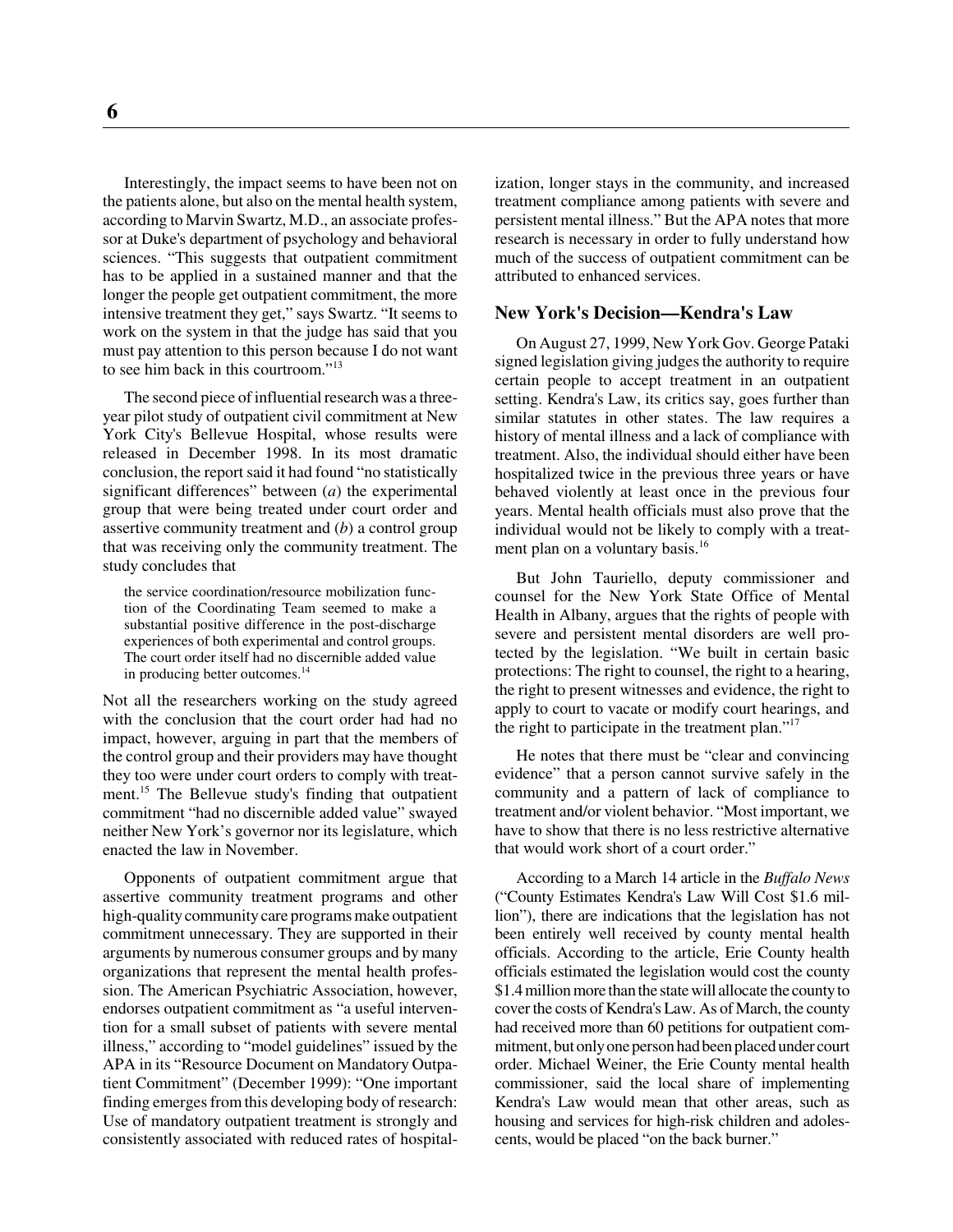"We have other high-priority needs that we can't get to because they are not mandated," Weiner told the *Buffalo News*. "We have to give this (Kendra's Law) top priority because it's legislated."

Tauriello notes that the purpose of the law was to make sure the people who needed services would get them. As of April, the state had more than 100 people who had been placed under court order and more than 350 who were receiving enhanced community services after they had been evaluated under Kendra's Law but not committed. He said that most of the people considered for outpatient commitment had been in inpatient settings.

In mid-May, New York's legislature appropriated the \$42 million that Pataki had promised for intensive case management services, as well as \$126 million that is earmarked for housing and case management services for people with mental illness.

#### **Maryland's Choice—No OPC**

The Maryland State Legislature commissioned a study last fall to review the latest treatment literature and to recommend a course of action for providing services to people with serious mental illness. The study group, made up of academics with expertise in mental health law, mental health professionals, and state policymakers, met 12 times to review professional literature, to examine laws in other states, and to hear from three national experts. In its December 1999 "Report to the Joint Chairmen: Promoting Consumer Participation in Community-based Mental Health Services," the committee recommended against outpatient commitment, arguing that legislation would pose a threat to civil liberties, divert scarce resources, and damage the relationship between patients and their therapists.

"No one we talked to felt strongly about outpatient commitment other than family members [of adolescents and adults with severe mental disorders]," says Fitch, who headed the committee. "And, as a practical matter, most states already have in place emergency custody orders for evaluating people. Our feeling was that outpatient commitment might upset the therapeutic alliance—that the threat of involuntary treatment might drive people away."

Like mental health officials in New York, those in Maryland intend to identify "high-risk consumers," assigning them to ACT teams to make sure they get enhanced services. The quality of the ACT programs is monitored through client satisfaction surveys and periodic outcome reviews by an independent firm.

At the moment, however, such services are not widely available outside of metropolitan areas. Funding is limited and there are difficulties with signing up providers because of low reimbursement rates. Also, the state had decided not to pay providers for "outreach" unless clients consented to accept their services. The committee's report summarizes the challenge faced by state officials in implementing their plan:

While most of these services are available throughout Maryland, not every jurisdiction offers the full range of services necessary to support consumers with the most complex needs. Baltimore City, Montgomery County, and a few other jurisdictions have very active [ACT] services, but in many areas of the state particularly rural areas—ACT services have not yet been established. Where such services are available, moreover, they are not always in sufficient supply to meet the demand.

Nonetheless, state mental health officials say they are counting on well-funded and well-organized ACT teams "to promote consumer participation in community-based mental health services." In deciding not to support legislation that would allow involuntary outpatient commitment, the committee assigned to recommend action on the state's mental health services system concluded that "it is the availability of appropriate services, not the existence of a court order, that keeps people engaged in treatment. The challenge is to assure the availability of a full complement of mental health services in every community."

As an alternative to outpatient commitment, and to give individuals with severe mental disorders some control over their treatment, the Maryland House of Delegates has been considering a bill, "Voluntary Admission to Mental Health Facilities—Application by Health Care Agents." House legislators referred the bill to committee and the state senate took no action on it before the end of the last session. Although its future is currently uncertain, if enacted, it would allow people with mental disorders to choose a surrogate who could make treatment decisions if the need should arise. "We think providers can be trained to help people plan for their treatment by executing advance directives, " says Fitch.

Maryland, a state with 5 million people, has about 70,000 people who receive services for mental illness from the state's public mental health system. The mental health budget is \$638.8 million out of a total budget of \$3 billion for health care. State hospitals account for \$224 million.

According to Timothy Santoni, deputy director of the state's Mental Hygiene Administration, Maryland has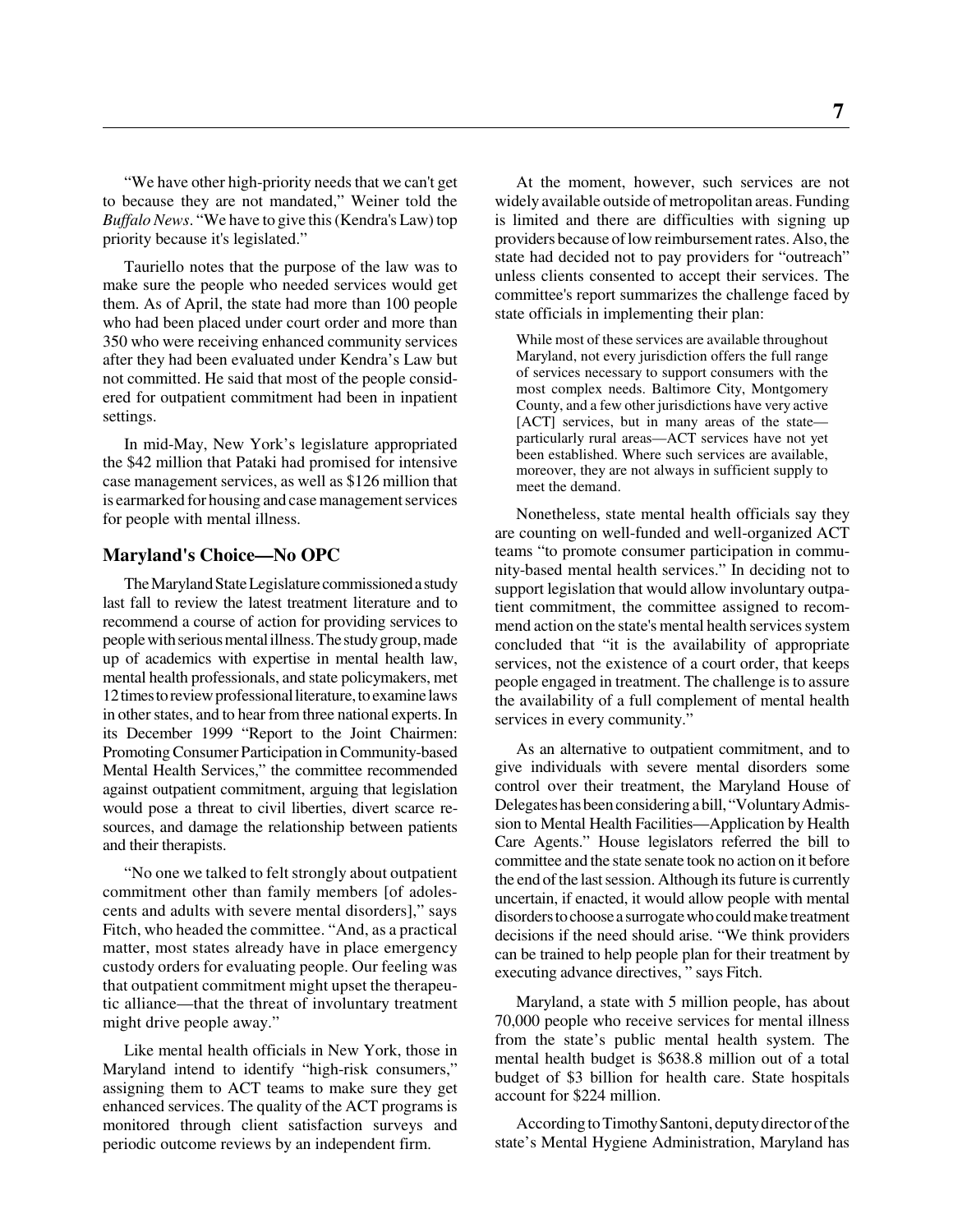a fairly good mix of services, and we are trying to move the people we can out of state hospitals. That is an on-going issue. We're trying to make the system in the community consumer friendly so people can get the services they need in a package they like and are going to accept.<sup>18</sup>

Policymakers in both Maryland and New York have committed themselves to funding assertive community treatment services. Late last fall, Pataki put a moratorium on efforts to reduce the number of beds in the state's psychiatric hospitals and requested funds that were recently appropriated for more supervised housing, more beds for long-term state hospital care, and more intensive case management services, such as ACT.

"This is going to be the biggest infusion of money in the mental health system we've seen in many years," Tauriello says. "And we're going to take steps to make sure the money is used in a way that providers are more accountable, that they coordinate care, and that they provide the highest quality care."

#### **Community Services—A Brief History**

Before the de-institutionalization movement of the 1950s and 1960s, the United States did commit adults diagnosed with schizophrenia, like Weston and Goldstein, to mental institutions. With the discovery of powerful antipsychotic drugs in the 1950s, and at a time when people began to demand civil rights for many of the nation's most beleaguered citizens, the focus of treatment moved from the mental hospital to the community. Congress passed the Community Mental Health Center Construction Act of 1963, which was designed to encourage the development of mental health centers that would serve patients in their communities. The centers did not live up to the hopes of legislators and advocates who had promoted them. They were criticized for, among other things, having failed to serve a sufficient percentage of the people with serious and persistent mental illness.19

Recognizing the problem of access, the National Institute of Mental Health in the late 1970s began the Community Support Program (CSP) that would provide coordination of mental health services in the community. Because there were few financial rewards built in to the coordinating role, however, the CSP networks reportedly failed to conform to the original idea. Since then, the case management system that developed has undergone a number of changes—particularly in the role of the case manager, who is now more likely to provide mental health services than might have been true in the past.

Many recent studies of successful programs of service delivery have focused on intensive case management and its variant, ACT. This model aims to provide for a patient or consumer's every need. "Among the fundamental elements of effective service delivery are integrated community-based services, continuity of providers and treatments, and culturally sensitive and high-quality empowering services," notes the surgeon general's report. ACT and other ICM programs have been shown to be effective in reducing hospitalizations and in stabilizing the housing situation, but have had less success in helping people find employment or develop social skills or in addressing substance abuse problems, which affect about half the people with severe mental illness. ICM programs have been called overly coercive, however, particularly those that do not provide consumers with a role in either the design or implementation of the programs.

The surgeon general's report notes that assertive community treatment programs are

generally popular with clients . . . and family members....There are also some preliminary results suggesting that employing peer (i.e., consumer) or family outreach workers on the multidisciplinary assertive community treatment teams increases positive outcomes...and creates more positive attitudes among team members toward people with mental illness.

Further along the spectrum of community care, as noted in the surgeon general's report, are newer but relatively unstudied models that try to build on an individual's strengths as well as those of the community in which he or she lives. These seem to have developed in response to the need for programs that would help people become more independent by helping them develop job and social skills.

#### **SUPREME COURT DECISION**

A recent decision by the U.S. Supreme Court may further efforts to make sure that states provide highquality community services to people who are in mental hospitals for lack of an appropriate place to go. The suit, *Olmstead v. L.C.*, had been brought against the State of Georgia on behalf of two women with mental retardation who had been kept in an institution because no community placement had been found for them. The Supreme Court upheld a lower court finding that the state should move to place the women in an appropriate community setting under the terms of the antidiscrimination provision contained in the public services portion of the Americans with Disabilities Act of 1990.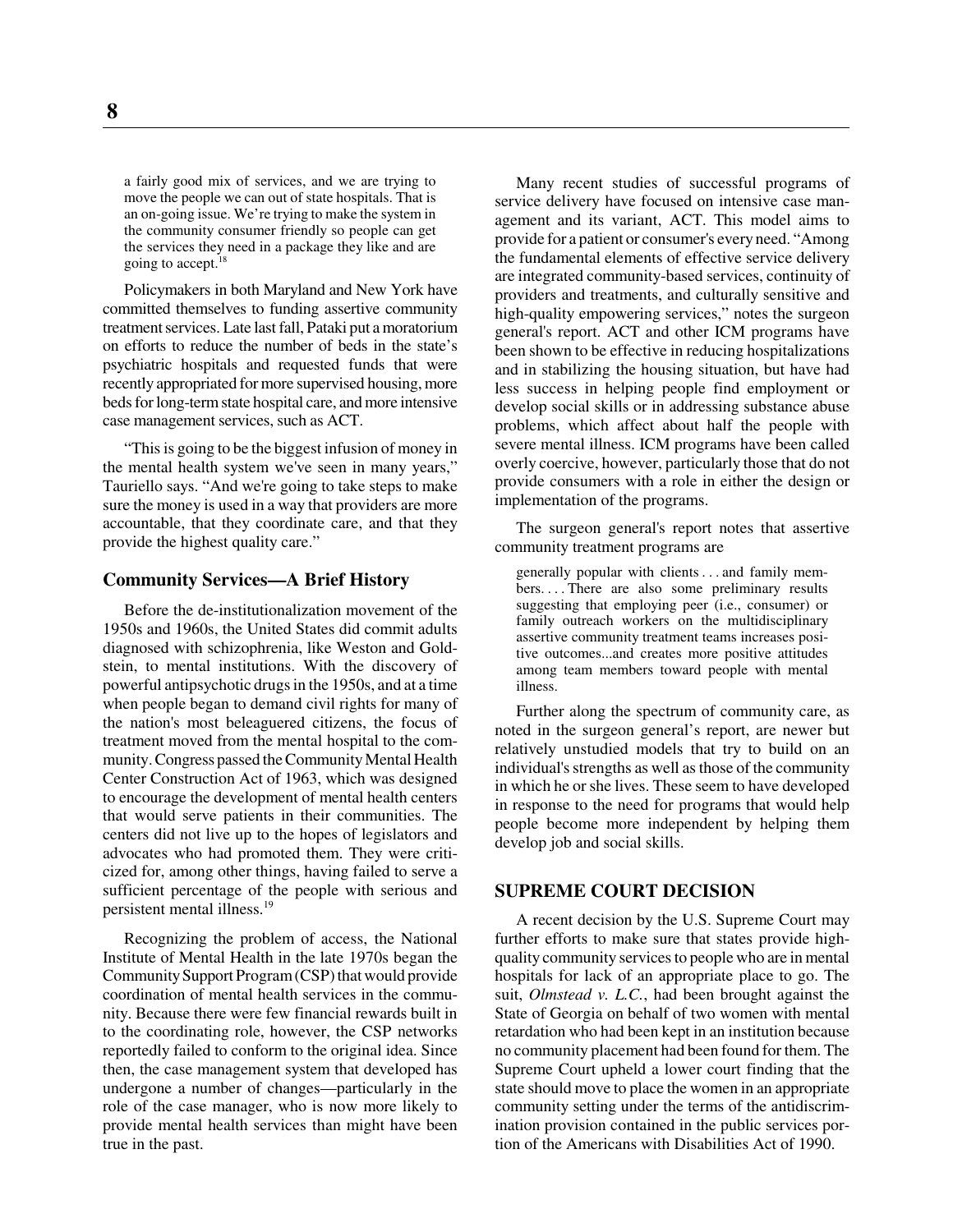The court did give the states an opportunity to defend themselves against similar claims, if they could prove that placing an institutionalized person in the community would fundamentally alter a state's program. To do this they could cite:

- How much it would cost to provide community services to a client.
- The availability of resources.
- The necessity of keeping available a range of facilities and of being evenhanded in the distribution of services.

"*Olmstead* is being taken very seriously," says Bernard Arons, director of the Center for Mental Health Services at the Substance Abuse and Mental Health Services Administration. "It heightens the awareness that there are insufficient community resources for people who should be served in the community."20

#### **VIOLENCE AS REASON FOR OUTPATIENT COMMITMENT**

The recent and widely reported tragic deaths in New York and on Capitol Hill were caused by the actions of adults diagnosed with severe mental disorders, reinforcing the public's assumption that violence is associated with mental illness and that it could be prevented by predicting who will become violent. But there are several difficulties associated with developing outpatient commitment legislation based on a desire to prevent violence. A statement taken from the Web site of the American Psychiatric Association notes the following about the "predictability of dangerousness."

Psychiatrists have no special knowledge or ability with which to predict dangerous behavior. Studies have shown that even with patients in which there is a history of violent acts, predictions of future violence will be wrong for two out of every three patients.

Until recently, research had generally supported this statement, but in a report published in April 2000 in the *British Journal of Psychiatry*, the authors said they were able to classify more than 70 percent of a group of patients into either a low-risk or high-risk categories for violence. The article proposes using an actuarial tool to assess the risk of violence among psychiatric patients.<sup>21</sup>

"The actually observed rates of violence in the lowand high-risk categories were 5% and 45% respectively," write the authors of the study. In other words, this pioneering study did not purport to predict violent behavior among a majority of even those it identified as

high-risk patients—although its authors point out that it is "vastly more accurate than the most optimistic study of the accuracy of psychiatrists or psychologists at predicting violence."

John Monahan, who co-authored the study, notes that the ability to accurately predict the risk of violence is particularly important, given the public's willingness to use force to prevent it. But he notes that outpatient commitment is only one of several ways a small group of individuals with severe mental illness are convinced to accept treatment.

The health care system, the criminal justice system, and the social welfare system each provides ways of drawing people into treatment and keeping them there.

- **P**sychiatric advance directives, for example, allow people with mental disorders to choose a surrogate to make decisions for them, and to make choices in advance about their treatment during times when they might be incapacitated.
- Mental health courts are being tested in five communities, with 25 more courts in the planning stages, and additional ones that will be instituted if Domenici, Kennedy, and Wellstone succeed in passing their Mental Health Early Intervention, Treatment, and Prevention Act. The courts use minor offenses and their consequences as leverage to convince people with severe mental illness to accept mental health services in the community.
- Family members, therapists, and case managers are among the people named as "representative payees," appointed to receive checks from the Supplemental Security Income or Social Security Disability Insurance on behalf of a person with severe mental illness. Access to these funds can be made contingent on adherence to treatment. The threat of eviction from subsidized housing can also serve as a means to encouraging people to accept treatment.
- Mandatory inpatient commitment is an option for serving those who constitute a threat to themselves or others.

Coercion may be an inevitable part of the lives of people with severe mental disorders who resist treatment, says Monahan. But he notes that there are ways to reduce the experience of coercion. "It is possible that the more people with mental disorders experience procedural justice, the more positively they will respond to treatment, even if they would prefer not to be treated," he says.

In "Coercion in the Provision of Mental Health Services: The MacArthur Studies," Monahan and his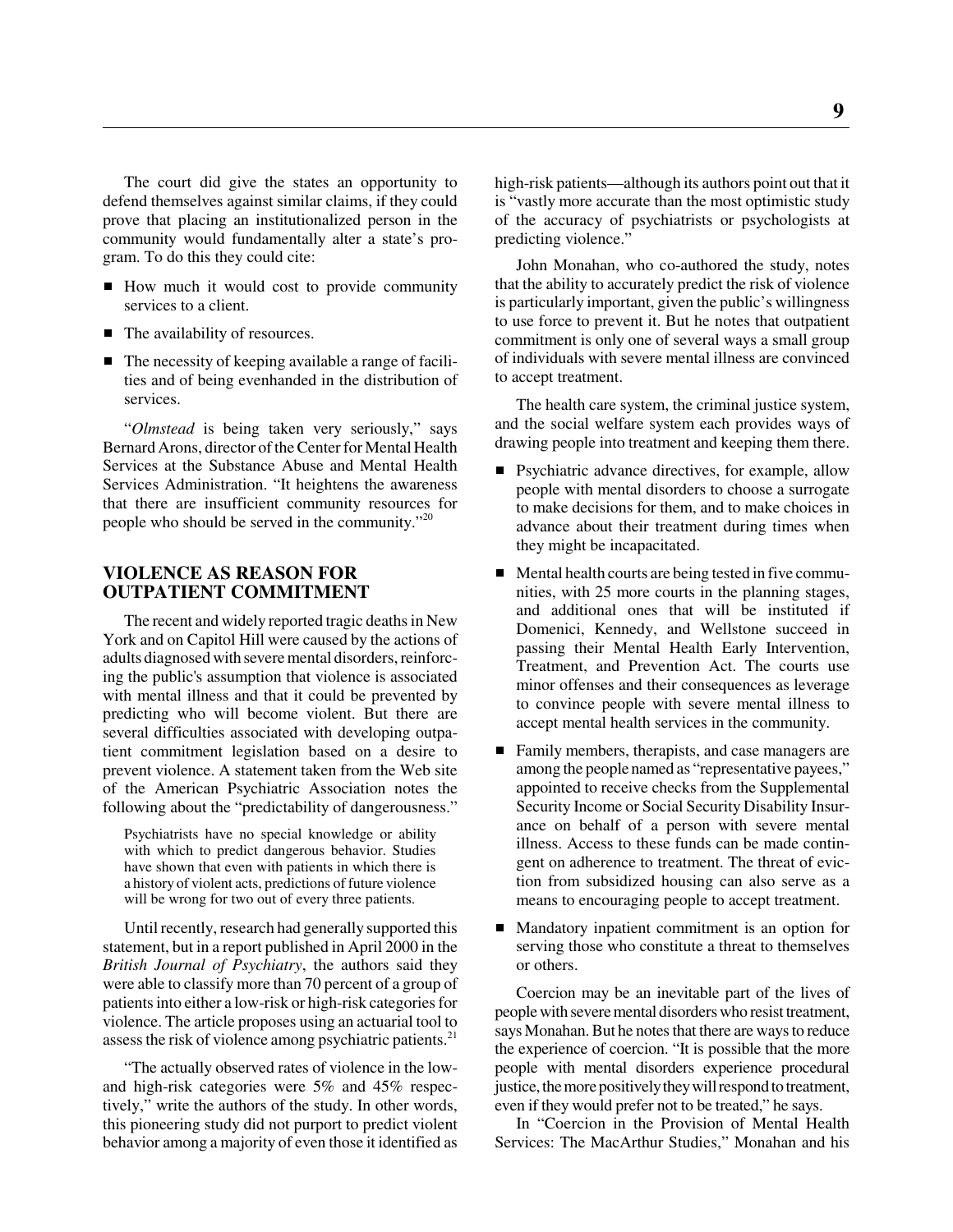co-authors wrote, "a patient's belief that others acted out of genuine concern, treated the patient respectfully and in good faith, and afforded the patient a chance to tell his or her side of the story are associated with low levels of experienced coercion."22

#### **IMPLEMENTING OPC LEGISLATION**

The issue of commitment seems to pit groups representing families of adults with severe mental illness against other groups speaking for the consumers of mental health services. Many of the consumer groups are supported by organizations that represent mental health professionals.

Some of the professionals who are willing to consider the value of outpatient commitment appear to perceive it as a tool, but not an important one in a comprehensive system of mental health care. At either extreme are those who would put great emphasis on implementation of outpatient commitment legislation and those who view it as an inappropriate use of scarce resources and a monstrous violation of civil rights.

Seeming to reflect the lack of consensus in society, authorities are not eager to seek involuntary commitment, even on an outpatient basis and, in half of the states in which outpatient commitment legislation is in place, it is rarely used, according to a March 1, 2000, report from the National Conference of State Legislatures' Health Policy Tracking Service. Montana and Illinois, the last states to provide psychiatric treatment to Russell Weston, for example, have passed such legislation, but mental health professionals saw no reason to recommend it for Weston.

E. Fuller Torrey, president of the Treatment Advocacy Center, a nonprofit organization that works to promote outpatient commitment, says that pressure to implement the legislation will have to come from the families of people with mental illness and from criminal justice officials. "Outpatient commitment will only be implemented if people begin to ask themselves if it is reasonable to leave people living out on the street," he says. "If people become aware that there is an alternative, the answer is going to be no."

#### **CONCLUSION**

The debate over the issue of outpatient commitment elicits visceral responses from the organizations that argue either for or against such legislation. On one side are those who say that outpatient commitment is being

used as an easy fix for a system that is in disarray and lacks the resources to offer necessary and comprehensive services. They argue that the crucial relationship between therapist and client is threatened by the possibility of coercion. Proponents of outpatient commitment argue that high-quality services cannot overcome the lack of awareness many people have of their illness. Monahan suggests that, as outpatient commitment and other forms of coercion become more common, the policies must be tied to increasing resources for mental health services as well as making sure that the people who are subject to these actions believe that they have been treated fairly and with concern for their well-being.

On an optimistic note, it is clear that both consumers and researchers are becoming more aware of what combination of services and medication can be of help to people with severe mental disorders.

This Forum meeting will examine the cases made for and against outpatient commitment legislation in the context of the necessity of coercion in public policy for mental health, the civil liberties of people with mental illness, and the supply of community-based services for people with serious and persistent mental illness. It will also review why one state—Maryland—chose not to pass outpatient commitment legislation and why another state—New York—did. It will also examine the two most widely cited pieces of research about the impact of outpatient commitment, as well as the promise of the latest assertive community treatment options.

A number of questions arise in a discussion of outpatient commitment and mental health care in general. Among them are the following:

- How great is the threat of violence from people with severe mental disorders, and does that threat warrant passage of outpatient commitment legislation?
- What has been the relative importance of highquality community treatment services in studies of the effectiveness of outpatient commitment?
- What difference can high-quality community treatment programs (such as ACT) play in maintaining compliance to treatment and preventing the need for using more coercive methods of exacting compliance?
- Will psychiatrists and psychologists ever be able to predict with sufficient accuracy the likelihood of violent behavior on the part of people with serious and persistent mental illness?
- If, as one researcher concludes, outpatient commitment leads state health officials to provide compre-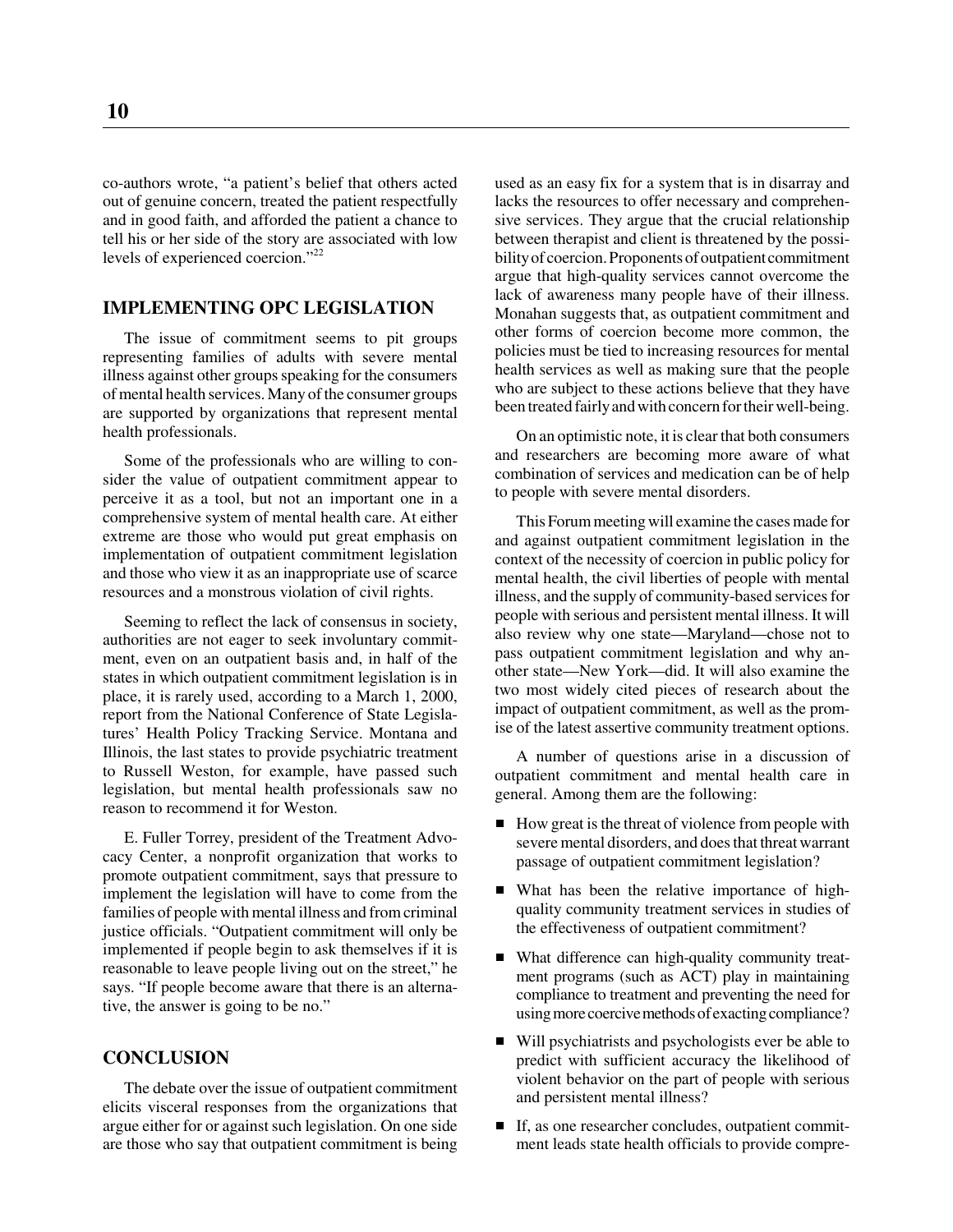hensive services to individuals under court order, are there alternative ways of obtaining the same results?

- For individuals placed under outpatient commitment, how can the individual experience of coercion be reduced?
- How will the states ensure the quality of the community-based services that are provided to individuals with severe mental disorders?
- What role can Congress play in encouraging the use of Medicaid and other federal funds to cover services and medications that can help improve compliance and quality of life, and, perhaps, obviate the need for coercive measures?
- What role can advance directives play in protecting the rights and dignity of individuals with severe mental disorders during the times they are considered legally incompetent to make decisions about their own care?

This Forum session will begin with an overview of mental health and the law by **John Monahan, Ph.D.,** Doherty Professor of Law at the University of Virginia and director of the MacArthur Research Network on Mental Health and the Law. This will be followed by short presentations by representatives of two organizations that have opposing views on the issue of outpatient commitment, **Chris Koyanagi,** policy director at the Judge David L. Bazelon Center for Mental Health Law, and Ron Honberg, director of legal affairs for the National Alliance for the Mentally Ill. Two state government officials—**John Tauriello, J.D.,** deputy commissioner and counsel for the New York State Office of Mental Health in Albany, and **W. Lawrence Fitch, J.D.,** director of forensic services for the Maryland Mental Hygiene Administration—will then discuss their respective states' decision on outpatient commitment legislation.

#### **ENDNOTES**

1. John Monahan, "Mental Illness and Violent Crime," *National Institute of Justice Research Preview,* October 1996.

2. Office of Sen. Pete V. Domenici, "Domenici: It's Time to Address Link between Mental Illness and Violence in America," press release; accessed May 25, 2000, at http://www.senate.gov/~domenici.

3. J. W. Swanson et al., "Interpreting the Effectiveness of Involuntary Outpatient Commitment: A Conceptual Model," *Journal of the American Academy of Psychiatry Law,* 25 (1997), no. 1: 5-16.

4. J. W. Swanson et al., "Final Report: Research Study of the New York City Involuntary Outpatient Commitment Pilot Program," prepared for the New York City Department of Mental Health and Mental Retardation and Alcoholism Services, New York, December 4, 1998; Marvin Swartz, Duke University Medical Center, Department of Psychiatry and Behavioral Sciences, interview with author, August 10, 1999.

5. For more information on federal reimbursement programs and their influence on state mental health policy, see Richard E. Hegner, "Applying Science to Public Policy: The Context of the Surgeon General's Report on Mental Health," National Health Policy Forum Background Paper, March 2000.

6. Sally K. Richardson, director of the Center for Medicaid and State Operations, Health Care Financing Administration, letter to state Medicaid directors, June 7, 1999.

7. Anthony F. Lehman, Donald M. Steinwachs, and the Survey Co-Investigators of the PORT Project, "Patterns of Usual Care for Schizophrenia: Initial Results from the Schizophrenia Patient Outcomes Research Team (PORT) Client Survey," *Schizophrenia Bulletin,* 24 (1998), no.1: 11-20.

8. Lehman et al., "Usual Care for Schizophrenia."

9. Monahan, "Mental Illness."

10. John Monahan et al., "Coercion in the Provision of Mental Health Services: The MacArthur Studies," *Research in Community and Mental Health,* 10 (1999): 13-30.

11. D. A. Regier et al., "The de-facto U.S. Mental and Addictive Disorders Service System: Epidemiologic Catchment Area Prospective 1-Year Prevalence Rates of Disorders and Services," *Archives of General Psychiatry,* 50 (1993): 85-94. Cited in "Outpatient Commitment," a statement on the Web site of the Treatment Advocacy Center, accessed November 29, 1999, at http://www.psychlaws.org.

12. Swanson et al., "Effectiveness of Involuntary Outpatient Commitment."

13. Marvin Swartz, interview with author, October 13, 1999.

14. Policy Research Associates, "Final Report: Research Study of the New York City Involuntary Outpatient Commitment Pilot Program (at Bellevue Hospital)"; accessed December 4, 1998, at http://www.prainc.com/IOPT/opt\_toc.htm.

15. H. Telson, R. Glickstein, and M. Trujillo, "Report of the Bellevue Hospital Center Outpatient Commitment Pilot Program," New York, February 19, 1999; accessed November 29, 1999, at http://www.psychlaws.org.

16. Marion Torchia, "Outpatient Commitment in New York State: An Analysis of Kendra's Law," paper prepared for fall 1999 social work course, University of Maryland, Baltimore; unpublished.

17. John Tauriello, interview with author, January 25, 2000.

18. Timothy Santoni, interview with author, March 24, 2000.